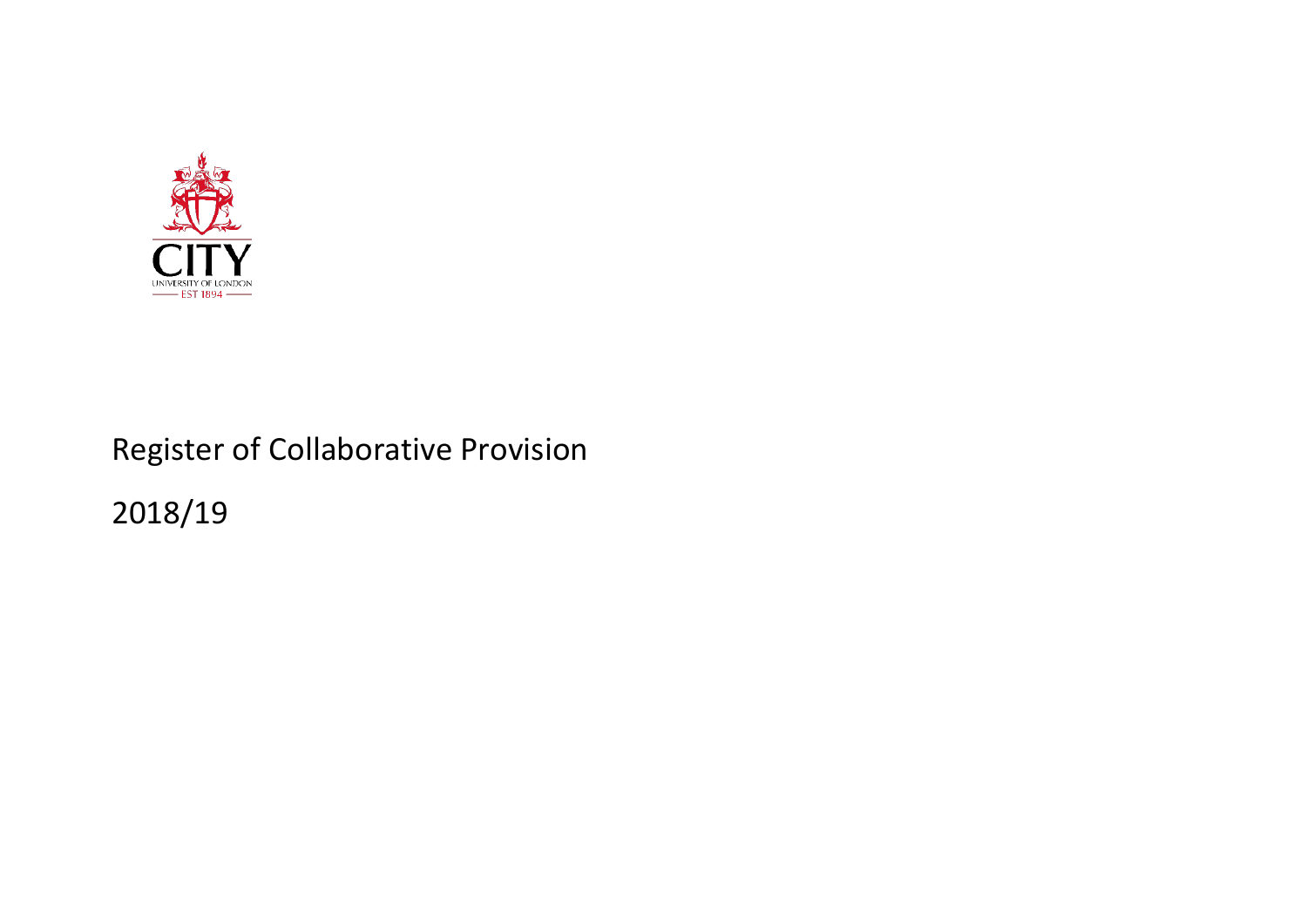## Management of Collaborative Provision

The University's collaborative provision is divided into two categories:

**Validation** - which is managed at University-level

**Partnerships** - which is managed at School-level

In relation to partnerships, School titles and abbreviations are as follows:

| <b>Cass Business School</b>                             | <b>CASS</b>  |
|---------------------------------------------------------|--------------|
| The City Law School                                     | <b>LAW</b>   |
| School of Arts & Social Sciences                        | <b>SASS</b>  |
| <b>School of Health Sciences</b>                        | <b>SHS</b>   |
| School of Mathematics, Computer Science and Engineering | <b>SMCSE</b> |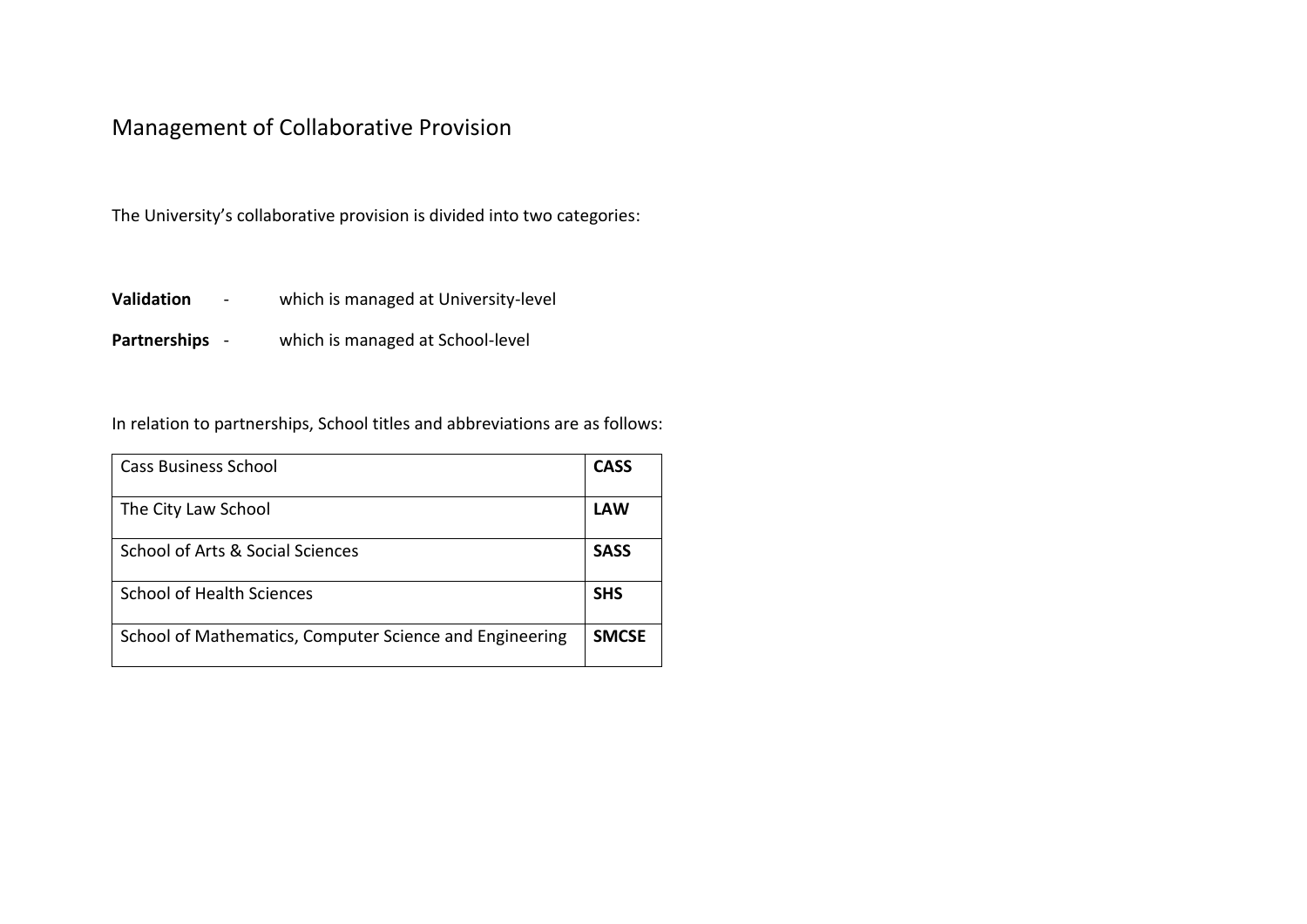## **Register of Collaborative Provision - Validated Programmes 2018/19**

| Institution                                    | <b>Validated Programmes</b>                       | <b>Students</b> |
|------------------------------------------------|---------------------------------------------------|-----------------|
| Arts Educational Schools London (ArtsEd)       | <b>BA (Hons) Acting</b>                           | 89              |
|                                                | <b>BA (Hons) Musical Theatre</b>                  | 143             |
|                                                | Post Diploma BA (Hons) Performance Studies (PDBA) | 10              |
|                                                | <b>MA Acting</b>                                  | 30              |
|                                                | <b>TOTAL</b>                                      | 272             |
|                                                |                                                   |                 |
| <b>ESCP Europe Business School</b>             | European Masters in Management (MIM)              | 297             |
|                                                |                                                   |                 |
| Hansard House of Commons                       | <b>PGDip Parliamentary Reporting</b>              | 5               |
|                                                |                                                   |                 |
| Guildhall School of Music and Drama (GSMD)     | MPhil/PhD/DMus Research Degrees                   |                 |
|                                                | Part-time                                         | 23              |
|                                                | Full-time                                         | 23              |
|                                                |                                                   | 46              |
| Trinity Laban Conservatoire of Music and Dance | MPhil/PhD Research Degrees                        |                 |
|                                                | Part-time                                         | 6               |
|                                                | Full-time                                         | 16              |
|                                                |                                                   | 22              |
|                                                |                                                   |                 |
|                                                | <b>OVERALL TOTAL</b>                              | 642             |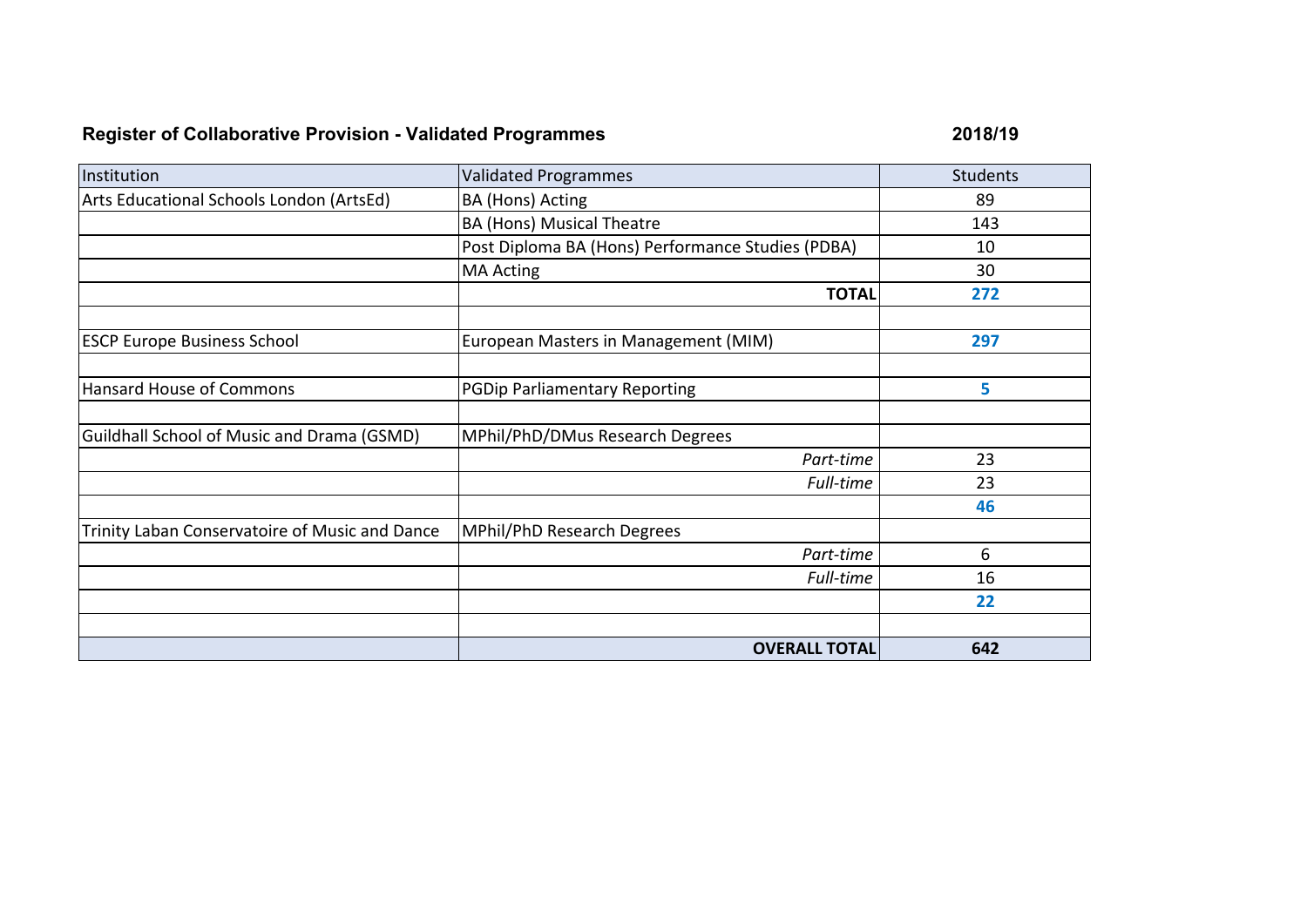| 1: Joint Programme with non-Degree Awarding Powers (DAP) Body                                                       |                                                                                                                                                                                                                               |             |              |                 |
|---------------------------------------------------------------------------------------------------------------------|-------------------------------------------------------------------------------------------------------------------------------------------------------------------------------------------------------------------------------|-------------|--------------|-----------------|
|                                                                                                                     | Provision that is delivered by the University with at least one partner institution that does not have DAP. All credit and award is that of City, University of London.                                                       |             |              |                 |
| <b>Partner Institution</b>                                                                                          | Programme(s)                                                                                                                                                                                                                  | Award       | School       | <b>Students</b> |
| <b>CILEx Law School</b>                                                                                             | LLB in Legal Practice                                                                                                                                                                                                         | Award       | LAW          | 25              |
|                                                                                                                     | LLB in Legal Practice (Solicitors Apprenticeship Route)                                                                                                                                                                       | Award       | LAW          | 59              |
|                                                                                                                     |                                                                                                                                                                                                                               |             | <b>TOTAL</b> | 84              |
|                                                                                                                     | 2: Joint Programme with Degree Awarding Powers (DAP) Body leading to an award of City, University of London only                                                                                                              |             |              |                 |
| Principles for management of quality and standards are the same as for Joint Programme with non-DAP Body provision. |                                                                                                                                                                                                                               |             |              |                 |
| <b>Partner Institution</b>                                                                                          | Programme(s)                                                                                                                                                                                                                  | Award       | School       | <b>Students</b> |
| University of Surrey                                                                                                | MSc Energy and Environmental Technology and Economics (EETE)                                                                                                                                                                  | Award       | <b>SMCSE</b> | 2               |
|                                                                                                                     | Credit Transfer Scheme: Students are able to take specified modules amounting to no more than 60 credits from the MSc Environmental Strategy (Sustainable Development & Corporate Environmental Management) at the University |             |              |                 |
| 3: Joint Programme with Degree Awarding Powers (DAP) Body                                                           |                                                                                                                                                                                                                               |             |              |                 |
|                                                                                                                     | A single programme of study that is offered by the University and at least one partner institution that also has DAP, which leads to a joint award of both/all institutions.                                                  |             |              |                 |
| <b>Partner Institution</b>                                                                                          | Programme(s)                                                                                                                                                                                                                  | Award       | School       | <b>Students</b> |
| Aarhus University, Denmark                                                                                          | Erasmus Mundus Masters Journalism, Media and Globalisation                                                                                                                                                                    | Joint Award | SASS         | 23              |
| Sapienza, University of Rome                                                                                        | Joint PhD in Psychology and Social Neuroscience                                                                                                                                                                               | Joint Award | SASS         | 1               |
| Singapore Management University (SMU)                                                                               | <b>MSc Quantitative Finance</b>                                                                                                                                                                                               | Joint Award | CASS         | 10              |
| Institute of Education, University College London (UCL)                                                             | MSc Speech, Language and Communication Needs in Schools:<br><b>Advanced Practice</b>                                                                                                                                          | Joint Award | <b>SHS</b>   | 17              |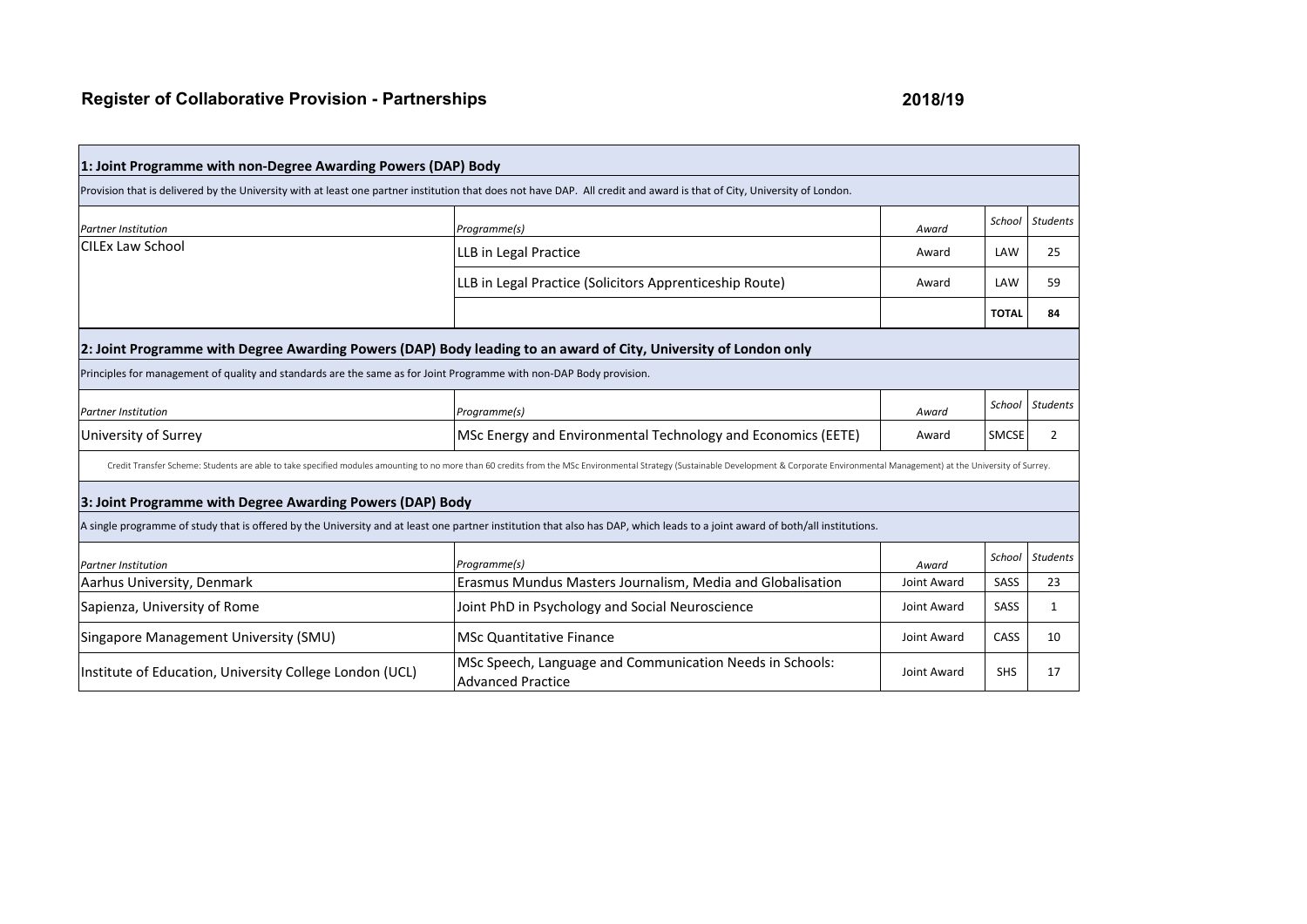| 4: Dual Award                                                                                                                                       |                                                                                                                                                                                                   |                   |              |                 |  |  |
|-----------------------------------------------------------------------------------------------------------------------------------------------------|---------------------------------------------------------------------------------------------------------------------------------------------------------------------------------------------------|-------------------|--------------|-----------------|--|--|
|                                                                                                                                                     | A single programme of study offered by the University and at least one partner institution that also has DAP, which leads to a separate award at the same level by each institution.              |                   |              |                 |  |  |
| <b>Partner Institution</b>                                                                                                                          | Programme(s)                                                                                                                                                                                      | Award             |              | School Students |  |  |
| Erasmus Mundus CoMEM Consortium                                                                                                                     | Erasmus Mundus MSc Coastal and Marine Engineering and<br>Management                                                                                                                               | Dual Award        | SMCSE        | 0               |  |  |
| Peter the Great St Petersburg Polytechnic University                                                                                                | MSc Computer and Information Engineering                                                                                                                                                          | Dual Award        | <b>SMCSE</b> | 0               |  |  |
| <b>5: Franchised Provision</b>                                                                                                                      |                                                                                                                                                                                                   |                   |              |                 |  |  |
|                                                                                                                                                     | An arrangement where an approved partner organisation is authorised to deliver all or part of a programme of study designed by the University and leading to a credit or award of the University. |                   |              |                 |  |  |
| <b>Partner Institution</b>                                                                                                                          | Programme(s)                                                                                                                                                                                      | Award             | School       | <b>Students</b> |  |  |
| Royal National Institute of Blind People (RNIB)                                                                                                     | Eye Clinic Support Studies Short Course                                                                                                                                                           | Award             | <b>SHS</b>   | 48              |  |  |
| Transformational Learning Consultants (TLC)                                                                                                         | <b>Return to Practice</b>                                                                                                                                                                         | Credit            | <b>SHS</b>   | 60              |  |  |
| Pro Bono Community (PBC)                                                                                                                            | Pro Bono Training (LU3120)                                                                                                                                                                        | Credit            | LAW          | 30              |  |  |
| 6: Articulation Agreement                                                                                                                           |                                                                                                                                                                                                   |                   |              |                 |  |  |
| A partnership whereby provision delivered by the partner is acknowledged formally for the purposes of advanced standing towards a University award. |                                                                                                                                                                                                   |                   |              |                 |  |  |
| <b>Partner Institution</b>                                                                                                                          | Programme(s)                                                                                                                                                                                      | Award             |              | School Students |  |  |
| Beijing Normal University Zhuhai (BNUZ)                                                                                                             | 2+2 UG: BSc Banking and International Finance, BSc Investment and<br>Financial Risk Management, BSc Finance                                                                                       | Credit (Year 1)   | CASS         | 11              |  |  |
| Korea Institute of Science and Technology (KAIST)                                                                                                   | MSc Financial Mathematics, MSc Investment Management, MSc<br>Mathematical Trading and Finance, MSc Quantitative Finance, MSc<br>in Real Estate Investment and MSc in Energy Trade and Finance     | Credit (Term 1)   | CASS         | 7               |  |  |
| LUISS Guido Carli University, Rome                                                                                                                  | 1+1 PG: MSc Investment Management and MSc Corporate Finance                                                                                                                                       | Credit (1 module) | CASS         | $\overline{2}$  |  |  |
| Nanjing University of Aeronautics and Astronautics (NUAA)                                                                                           | 2+2 UG: Bachelor of Engineering Electrical and Electronic<br><b>Engineering (Avionics and Control)</b>                                                                                            | Credit (Year 1)   | SMCSE        | 20              |  |  |
| Sogang University, Korea                                                                                                                            | MSc Investment Management, MSc Management, MSc Global<br>Supply Chain Management                                                                                                                  | Credit (Term 1)   | CASS         | 0               |  |  |
| Ulsan National Institute of Science and Technology (UNIST)                                                                                          | MSc Energy, Trade and Finance                                                                                                                                                                     | Credit (Term 1)   | CASS         | $\overline{2}$  |  |  |
| Universita Commerciale Luigi Bocconi, Milan                                                                                                         | 1+1 PG: MSc Investment Management and MSc Corporate Finance                                                                                                                                       | Credit (1 module) | CASS         | $\overline{2}$  |  |  |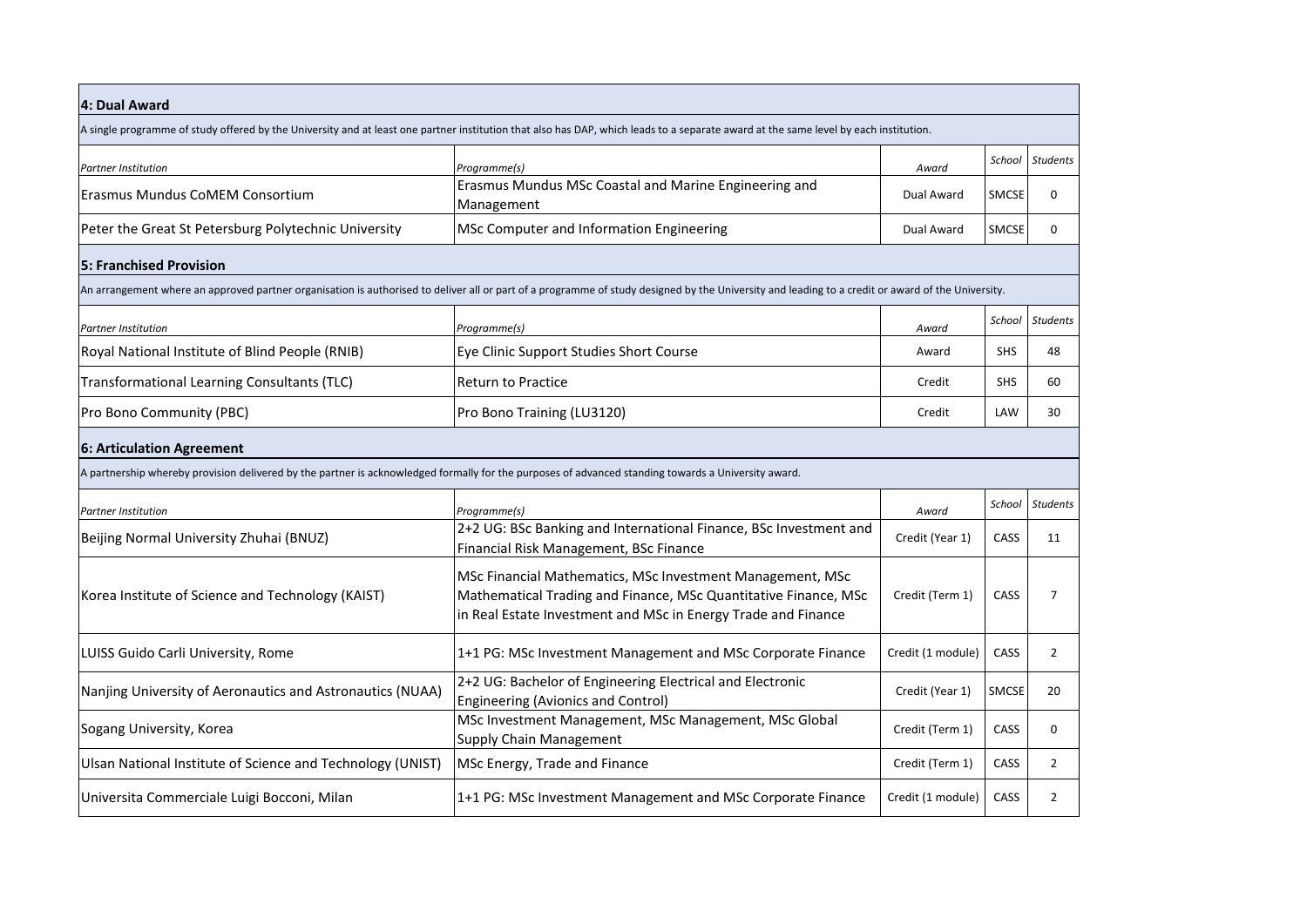| 7: Access/Feeder                                                  |                                                                                                                                                                                                             |               |                   |                 |
|-------------------------------------------------------------------|-------------------------------------------------------------------------------------------------------------------------------------------------------------------------------------------------------------|---------------|-------------------|-----------------|
|                                                                   | A programme designed by the partner from which successful students are recognised as having met the admissions criteria for entry to a specified University programme of study. Access/ Feeder programmes   |               |                   |                 |
| do not lead to an award or credit of the University.              |                                                                                                                                                                                                             |               |                   |                 |
| <b>Partner Institution</b>                                        | Programme(s)                                                                                                                                                                                                | Award         | School            | <b>Students</b> |
| Kaplan International College London                               |                                                                                                                                                                                                             |               | CASS              |                 |
|                                                                   | Foundation Certificate in Business, Law and Social Sciences                                                                                                                                                 | None          | SASS<br>LAW       | 106             |
|                                                                   | Foundation Certificate in Science and Engineering                                                                                                                                                           | None          | <b>SMCSE</b>      | 17              |
|                                                                   |                                                                                                                                                                                                             |               | CASS              |                 |
|                                                                   | Graduate Diploma in Business, Law and Social Sciences                                                                                                                                                       | None          | SASS              | 16              |
|                                                                   |                                                                                                                                                                                                             |               | LAW<br>SHS        |                 |
|                                                                   | Graduate Diploma in Science and Engineering                                                                                                                                                                 | None          | <b>SMCSE</b>      | $\overline{7}$  |
|                                                                   |                                                                                                                                                                                                             | <b>KAPLAN</b> | <b>TOTAL</b>      | 146             |
| 8: Franchised Access/Feeder                                       |                                                                                                                                                                                                             |               |                   |                 |
|                                                                   | A programme designed by the University from which successful students are recognised as having met the admissions criteria for entry to a specified University programme of study. Franchised access/feeder |               |                   |                 |
| programmes normally lead to an award or credit of the University. |                                                                                                                                                                                                             |               |                   |                 |
| <b>Partner Institution</b>                                        | Programme(s)                                                                                                                                                                                                | Award         | School            | <b>Students</b> |
|                                                                   | Foundation Year for Undergraduate Programmes in Electrical,                                                                                                                                                 |               |                   |                 |
| City & Islington College (Capital City College Group)             | Electronic, Biomedical, Telecommunications and Computer Systems                                                                                                                                             | Credit        | <b>SMCSE</b>      | 28              |
|                                                                   | Engineering                                                                                                                                                                                                 |               |                   |                 |
| Westminster Kingsway College (Capital City College Group)         | Foundation Year for Undergraduate Programmes in Civil or<br><b>Mechanical Engineering or Aeronautics</b>                                                                                                    | Credit        | <b>SMCSE</b>      | 80              |
| INTO City, University of London                                   |                                                                                                                                                                                                             |               | CASS              |                 |
|                                                                   | International Foundation in Business, Economics and Accounting;                                                                                                                                             | Credit        | SASS              | 318             |
|                                                                   | Actuarial Science, Humanities and Law                                                                                                                                                                       |               | LAW<br><b>SHS</b> |                 |
|                                                                   | International Foundation in Engineering, Computer Science and                                                                                                                                               |               |                   |                 |
|                                                                   | Mathematics                                                                                                                                                                                                 | Credit        | SMCSE             | 33              |
|                                                                   |                                                                                                                                                                                                             |               | SASS              |                 |
|                                                                   | Graduate Diploma in Business, Humanities and Social Sciences                                                                                                                                                | Award         | LAW               | 26              |
|                                                                   |                                                                                                                                                                                                             |               | SMCSE             |                 |
|                                                                   | Graduate Diploma in Journalism                                                                                                                                                                              | Award         | SASS              | $\overline{2}$  |
|                                                                   | Graduate Diploma in Science and Engineering                                                                                                                                                                 | Award         | <b>SMCSE</b>      | 16              |
|                                                                   |                                                                                                                                                                                                             | <b>INTO</b>   | <b>TOTAL</b>      | 395             |